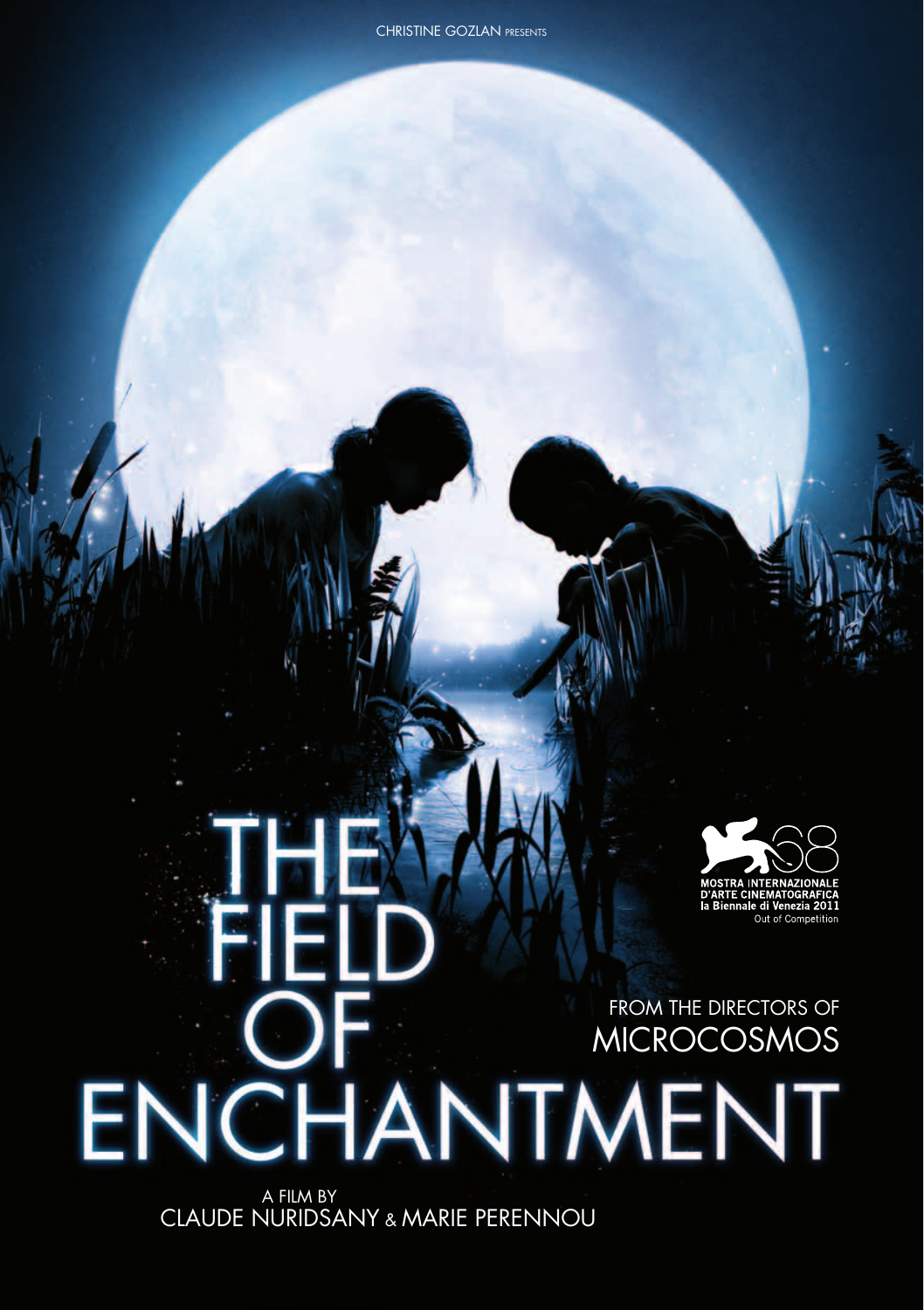# THE **FIELD** ENCHANTMENT

### A FILM BY CLAUDE NURIDSANY & MARIE PeRENNOU

France - 2011 - 1h21 - 35mm

#### International Sales

#### wild bunch

CAROLE BARATON cbaraton@wildbunch.eu GARY FARKAS gfarkas@wildbunch.eu VINCENT MARAVAL ndevide@wildbunch.eu GAEL NOUAILLE gnouaille@wildbunch.eu SIIVIA SIMONUTTI ssimonutti@wildbunch.eu

#### Venice PR

THE PR CONTACT Phil Symes - Mobile: + 39 346 336 3406 Ronaldo Mourao - Mobile: + 39 346 336 3407 festival@theprcontact.com

DOWNLOAD PRESS KIT AND PHOTOS FROM www.wildbunch.biz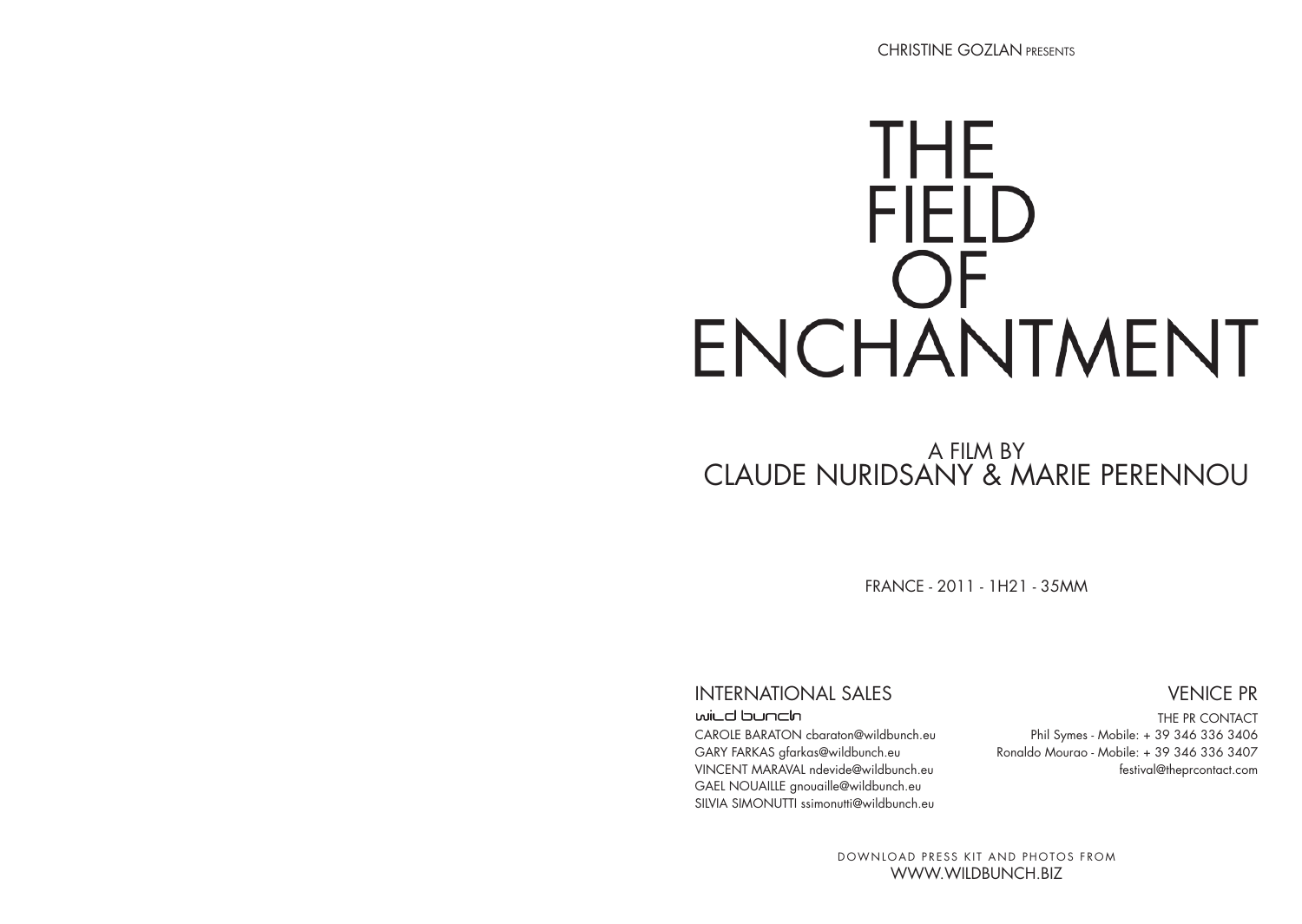### SYNOPSIS

A deserted pond. Two lonely children fall under the spell of this wild place that, little by little, draws them closer to each other and gives them the strength to cope with life. Seen through their eyes, and through their imaginations, the pond becomes a secret kingdom, both marvellous and frightening, thronging with creatures born from dreams or nightmares. The children experience an initiation, brief and intense, from which they will emerge transformed.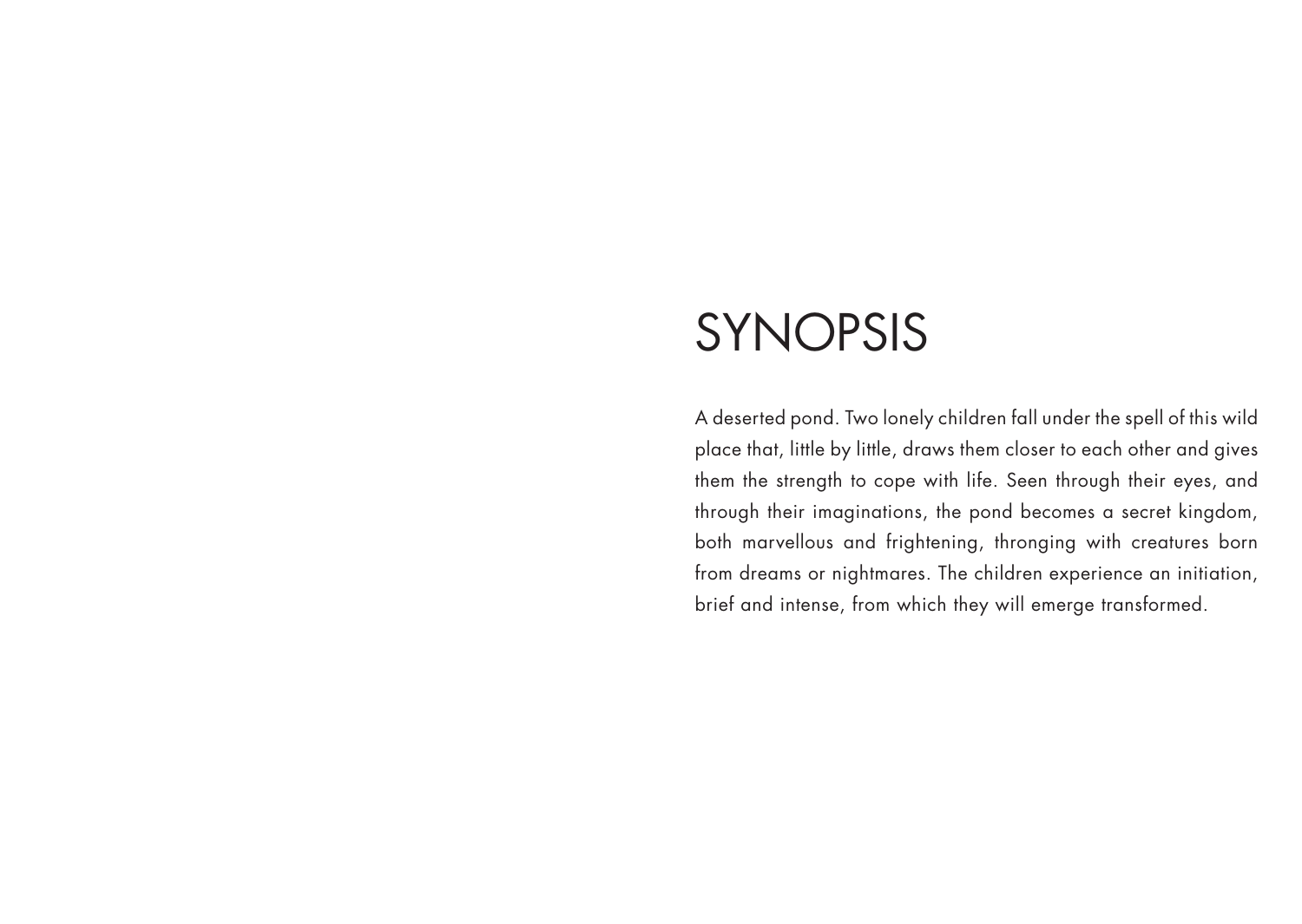### DIRECTORS' STATEMENT

THE FIELD OF ENCHANTMENT is a natural fairy tale - a fiction dedicated to nature and childhood. The pond - this place the children have chosen as a sort of virgin paradise, a refuge far from the world of grownups - becomes a magic mirror through which they discover unknown beings that will return them anew to their own lives.

The animals and miniature landscapes explored on the banks of the pond will be seen through the children's eyes. Everything filmed will of course reflect events from the natural world, but transformed by framing, light, cinematography, sound…

Thus the animals will become real characters - fairies, ogres, dragons, dream beasts - sometimes comical, sometimes nightmarish.

Our aim is to reveal to the viewer, child and adult alike, that the greatest wonders, the most profound transfiguration, can be discovered in the heart of the ordinary. A nondescript pond in the countryside can, if we look carefully enough, become an ocean inhabited by extraordinary creatures.

We will use the most powerful filming equipment available (endoscopes, boroscopes, microscopes, high speed cameras, and motion-control optical technology developed specifically for the film) to enhance our view of the living world the surrounds us and convey a poetic, enchanted vision of nature.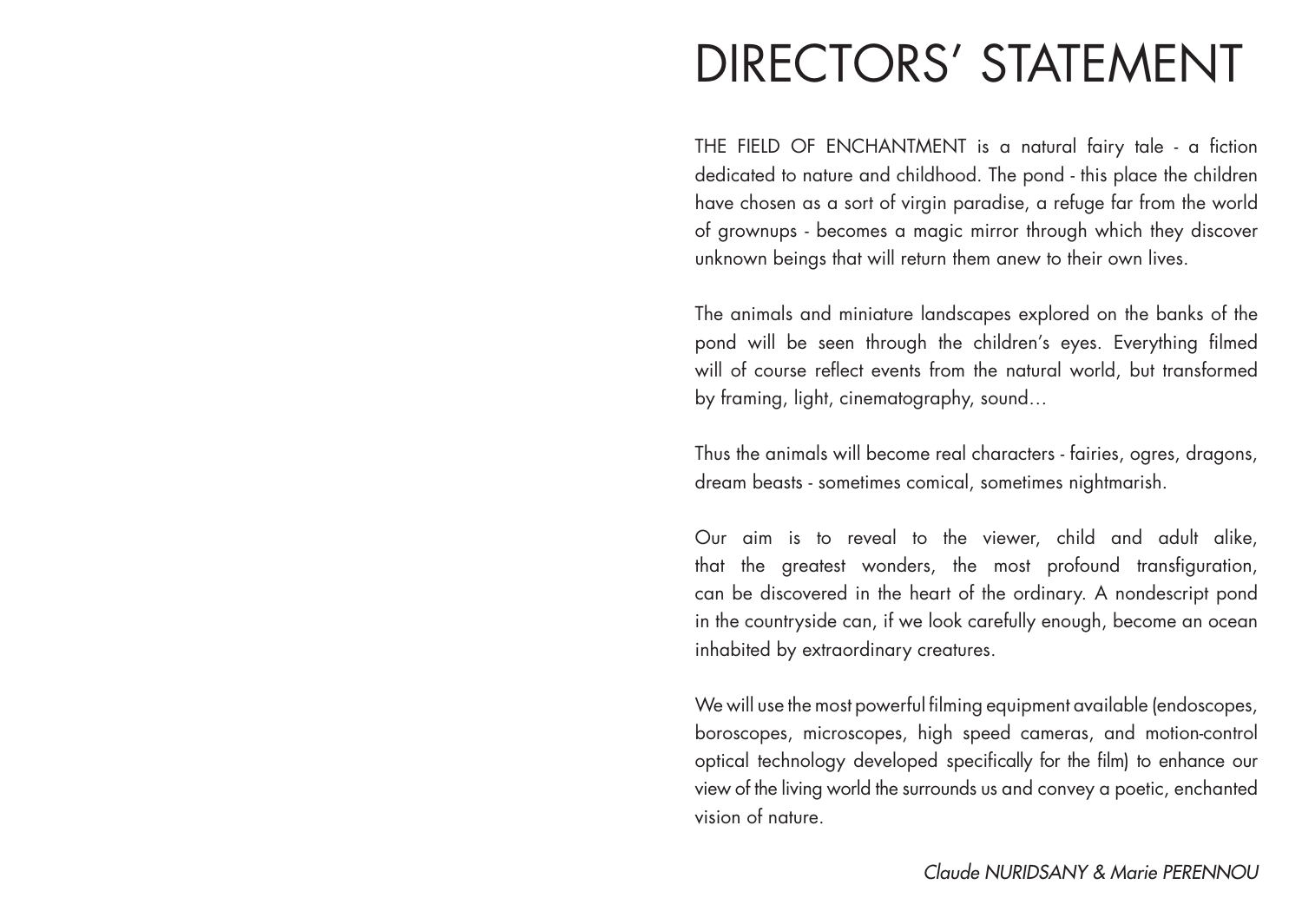#### An interview with CLAUDE NURIDSANY & MARIE PeRENNOU, WRITER - DIRECTORS.

*Since MICROCOSMOS, your work has been celebrated worldwide, but we know very little about you. How and why did you start working together?*

Marie: We met at the Cinémathèque when we were in our twenties. We shared a passion for cinema but realized early on that we also shared a passion for nature, art, music, photography and literature. We've been working together for about thirty years, beginning with photography and books.

Claude: We quickly started working on articles and photographs dedicated to nature. Convinced that communicating with nature is part of being human, we wanted to share our aesthetic passion. The issue for us wasn't to talk about particular species, even though that can be fascinating, but about animals almost as small divinities, so strange and so enigmatic. These creatures constituted a sort of mystery that intrigued us. Little by little we defined a sort of mythology, spontaneously built up from our examination of the relationship with nature, not only with animals but also plants, whose aesthetic quality is very powerful.

Marie: We started with photography, and first conceived books about insects, then a whole body of work about plants, buds, wild fruit, seen as small sculptures, natural works of art. It took us years to complete this, at the same time as other activities like magazine features. It wasn't easy to establish ourselves with this particular fragmentary vision but still, we were able to make a living from this profession which isn't one really. It was a matter of translating this deeply lived, deeply rooted need to link aesthetics and meaning.

*Do you think you could have done this job without each other? What does each bring to the other?*

Marie: There is a never-ending back and forth between what one brings to the other. We've followed our course together all our life, even though we are very different. We live and work together but both are free. We have built our vision of the world by talking a lot. I have the feeling I have found my niche, and I don't know what I would have become if I hadn't met Claude.

Claude: I could never have done on my own what we did together. Each of us is somehow responsible for the other's destiny. Right from the beginning we realized that to express our fascination for nature needed something very different from the traditional 'naturalist' approach.

Marie: We were not at all interested in showing animal life, of which we only know parts. We didn't want to make educational documentaries which are often misleading in relation to a reality that scientists and philosophers are only starting to clarify now. We wanted a much freer way of expressing ourselves, one that would be an invitation to reverie. We wanted to remain in the unfathomable mystery of the other, this creature, which is certainly much richer than we believe, and to respect its being.

#### *You function in perfect symbiosis. Your films appear as the oeuvre of a single entity. How do you divide the work?*

Claude: We don't split the work according to each other's particular skills; it's more a continuous exchange, building up to something complete. Neither of us has ever had to give up on something he or she was keen on. We are alike enough to recognize what is essential to the other, and find ourselves completely in the entirety that we construct together.

Marie: For my part, I see myself in all the work we've done, even if working together is very particular and not always simple. In our endeavour to reach a goal, we have some things in common, others less so, but complementary.

#### *How would you define the essence of your work?*

Claude: Very early on we realized that what really interested us most in nature was the relationship with the imaginary. Man brings his own interpretation to his perception of it, like when as children we play "Let's pretend". Since MICROCOSMOS we have filmed animals as true classical heroes. We suggest a vision to the spectator, hoping his imagination will grasp it so it will feel as if he is the only one to look at it in this way. Of course we have to light, frame and direct to invite the audience to look not at an ant dragging a blade of grass on a carpet of moss, but at a character in the virgin forest. By opening up a transposition of scale, we make the grass appear as a virgin forest. Beyond this call to the imagination and the exterior, the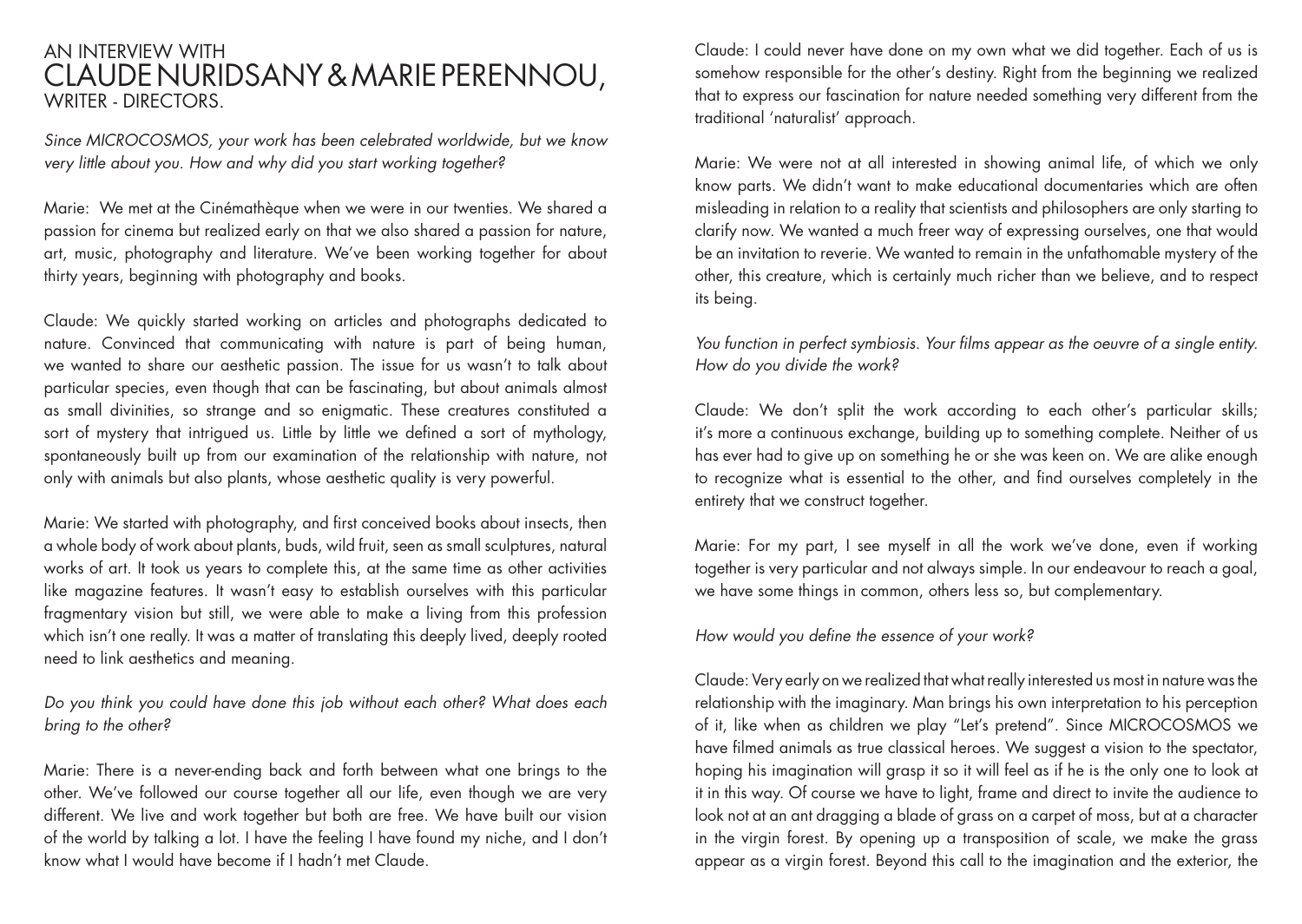relationship with nature that we suggest to the spectator is also introspective and brings him back to the depths of his being.

*So THE FIELD OF ENCHANTMENT is a sort of culmination of your work...*

Marie: Exactly. THE FIELD OF ENCHANTMENT unites two tendencies we've always had in us: the world of childhood and the feeling of nature.

Claude: In the FIELD OF ENCHANTMENT, nature helps the child to discover, define and refocus himself. Faced with an over-organized adult world, it allows him to find his roots again. Nature is reassuring because animals know how to live while children don't understand the rules of a highly elaborated adult world. We are not born in harmony with the human world. You have to understand its codes and accept them to be able to enter it.

Marie: Nature helps children to find their place in the world. Things are simpler there. By observing nature we learn rules. The child is in the position of the privileged observer. He cannot be a victim of the violence he witnesses. In a way he can believe himself a god, with the power to save or not to save the ant that is about to drown. The fact that he is an observer gives him a protective distance and a crucial knowledge.

#### *How was this project born?*

Claude: Once we've completed a film we don't rush into the next one. We even ask ourselves whether we will continue making them. We launch ourselves into a new project only if it becomes a necessity.

Marie: This project started, paradoxically, with a slight disengagement from animals. We weren't wildly enthusiastic about a film whose only subject would be nature and animals - a subject we had already explored. On the other hand, the thought of connecting that world to the world of childhood excited us.

Claude: The pond and childhood came at the same time. First because we have remained children, we are animals whose metamorphosis is imperfect. At the risk of sounding trite, we are lucky to have kept our sense of wonder.

Marie: We have remained children in the way we can be amazed at certain things, perhaps almost everything. This astonishment before the world gives a sort of freshness of gaze and a critical insight into the rules of the adult world.

*What do you think we lose by becoming adult?*

Marie: We have often noticed that adults are busy with more important things and no longer notice little things. Nonetheless, these little things are often essential and losing sight of them can take you away from what you really are… take you instead towards other, often futile, occupations. Claude and I feel that we have kept this perception of the small things that enrich our daily lives. For us they are a driving force, almost a reason for living.

Claude: Growing up doesn't explain everything. I remember very well having known children who were already little adults, with adult ambitions like owning a big car or that sort of nonsense. Fortunately it's very rare. Conversely, some adults retain this part of childhood, of wonder.

*Is it also to allow them to find the way towards this aspect of childhood that you have made this film?* 

Claude: That's right, we hope that our films can help adults to reconnect with the intimate part of their childhood. We understand very well that, because of their activities, they may have forgotten the way a bit, but if you suggest the direction, many find it again right away. Like the scent of the Proust's madeleine, it takes very little to open the doors of the past and of childhood. Someone who hasn't watched an ant for forty years can suddenly experience the memory of hours spent looking at lines of ants at his grandmother's flooding back. We are very close to mental images. That is why we think that cinema, which appears to be an objective recording of what is happening, is anything but objective. These are mental images. Even with nature, even with animals, the frame, the choice of light according to the time of day, the work on sound and the direction, all strive towards a re-creation.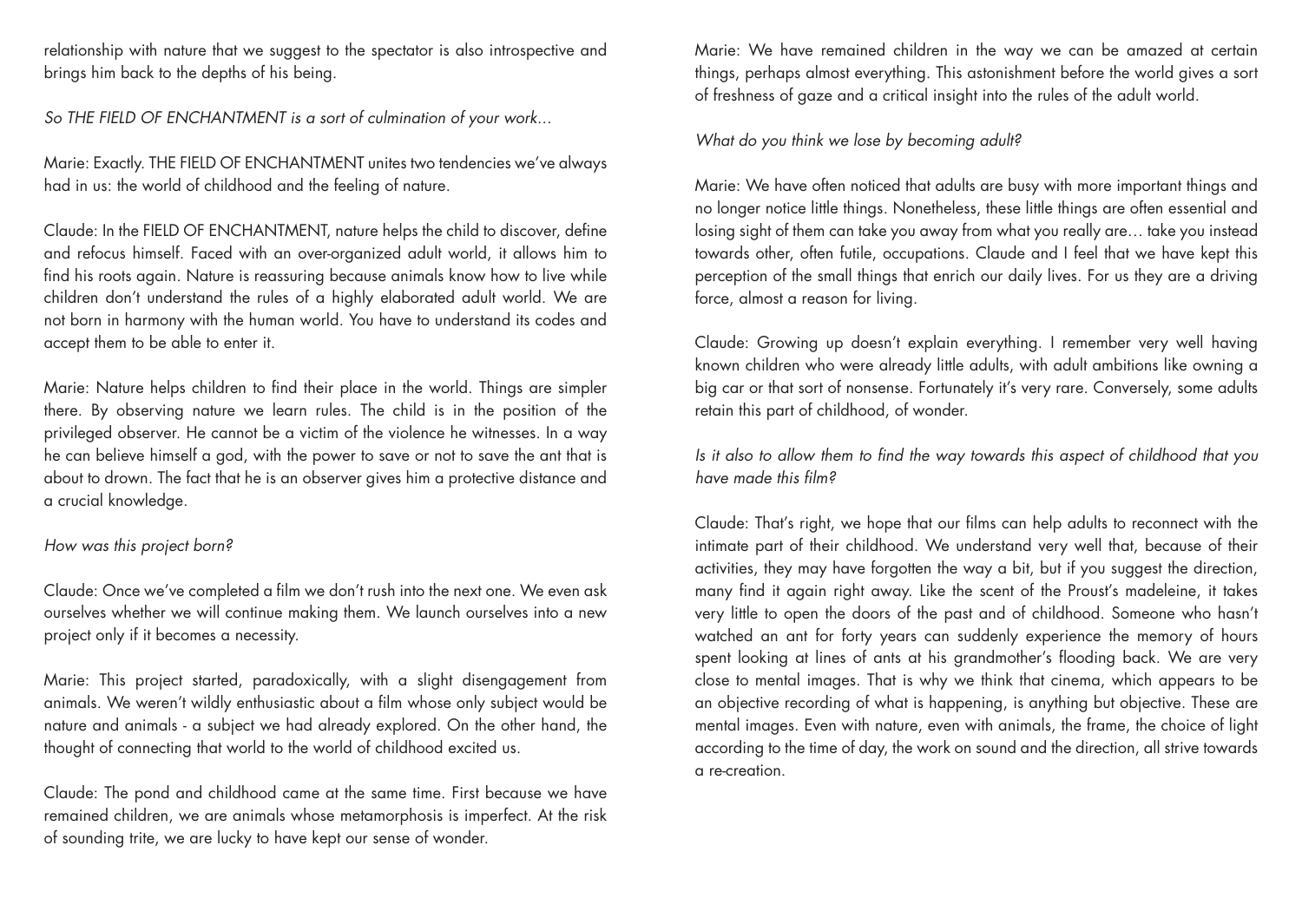*In view of your path in life, the little boy and the little girl in the film could remind us of you both. Which part of your own childhood did you draw on in their projection?*

Marie: Of course there is a relation between these two children and the children we were. But I wasn't lucky enough to experience the wonder of a childhood love. Claude and I were already adults when we met. But one of our first walks together was by a pond and we discovered we both loved it. Up until then I'd never met anyone who wasn't bored by that sort of thing.

Claude: Rummaging through aquatic plants on the banks of a pond, smelling the sludge, side by side with someone I loved, seemed incredible to me because my whole childhood was spent in loneliness as regards my relationship to nature. It was a happy relationship but there was an emptiness because I was alone. The film is a bit like a fairy tale, an ideal story we have invented around the universal theme of childhood love. The characters of the little girl and the little boy are doubtless a mixture of us. There's some of us in each of the characters. Certain things about the girl are close to me, certain aspects of the boy close to Marie.

*Each of the two offers a different approach to nature...*

Claude: Even if it wasn't conceived like that, it's true that to some extent the film symbolises two approaches: one practically transfixed, nearly entirely contemplative, of the little boy confronted by perfection, and the approach of the little girl who uses the elements that nature offers to her to build things of her own invention. Their attitudes could easily have been distributed in the opposite way. You could think it's typical for a little girl to adorn her doll with poppies, whereas I always used to do that myself!

Marie: This film is a simple fairy tale, an ideal, even though the children will never see each other again afterwards. This dream of childhood love will feed them all their lives.

*Do you write and then illustrate a precise screenplay or do you improvise with the help of a storyline?*

Claude: Everything is written. As early as MICROCOSMOS, everything was written, scene by scene. Of course we sometimes modify a sequence to incorporate what the animals offer us - just as one would with an actor. But it's very rare.

#### *So you chose the animals you film the same way you would chose actors?*

Marie: It is a sort of casting. We know them all and what we can hope from each one according to its potential. What's difficult is to shoot enough to get what we hoped for, without being content with what they give us easily.

Claude: The emotional perception of the creatures we've chosen is essential. As with characters in fiction, some recall fairies, others dragons, toys or monsters. It's a bestiary close to childhood, linking the wonderful and the ugly. The film alternates both and that's how we conceived it, through a long process at the beginning. We proceed as we would in a musical composition, playing on contrasts of characters and emotions. We laugh, we question, we get scared. Human beings don't function through objectivity - apart from in the field of science. In an entertainment we tend to want a restitution based on feelings. We try to convey and help recall the feelings at the time of discovery or encounters with these creatures. This is the case, for example, in the very short sequence where tadpoles seem to be running in all directions like children in a playground. Each one of us associates these displays with something of our own.

*Your work is guided by feeling and reverie. It's true for animals but it's also true for children...* 

Marie: In regard to animals, it is true that we reconstruct a natural phenomenon. Looking at something in particular often leads us to dream - a reverie that leads in turn to seeing something else. That's also what we want to invite our audience to do.

Claude: For the representation of children, our approach is emotional, psychological. As in a fairy tale, the children always wear the same clothes because in our memory they're always wearing the same pair of flannel shorts. It's our own personal archetype, one that everyone can make their own.

*How long did it take to make this film and how did you do it?*

Claude: It took four years, for the preparation, shooting and editing. The writing is a fascinating phase. The shooting is the most laborious. You have to be philosophical. Since we started making films we have come to realize that we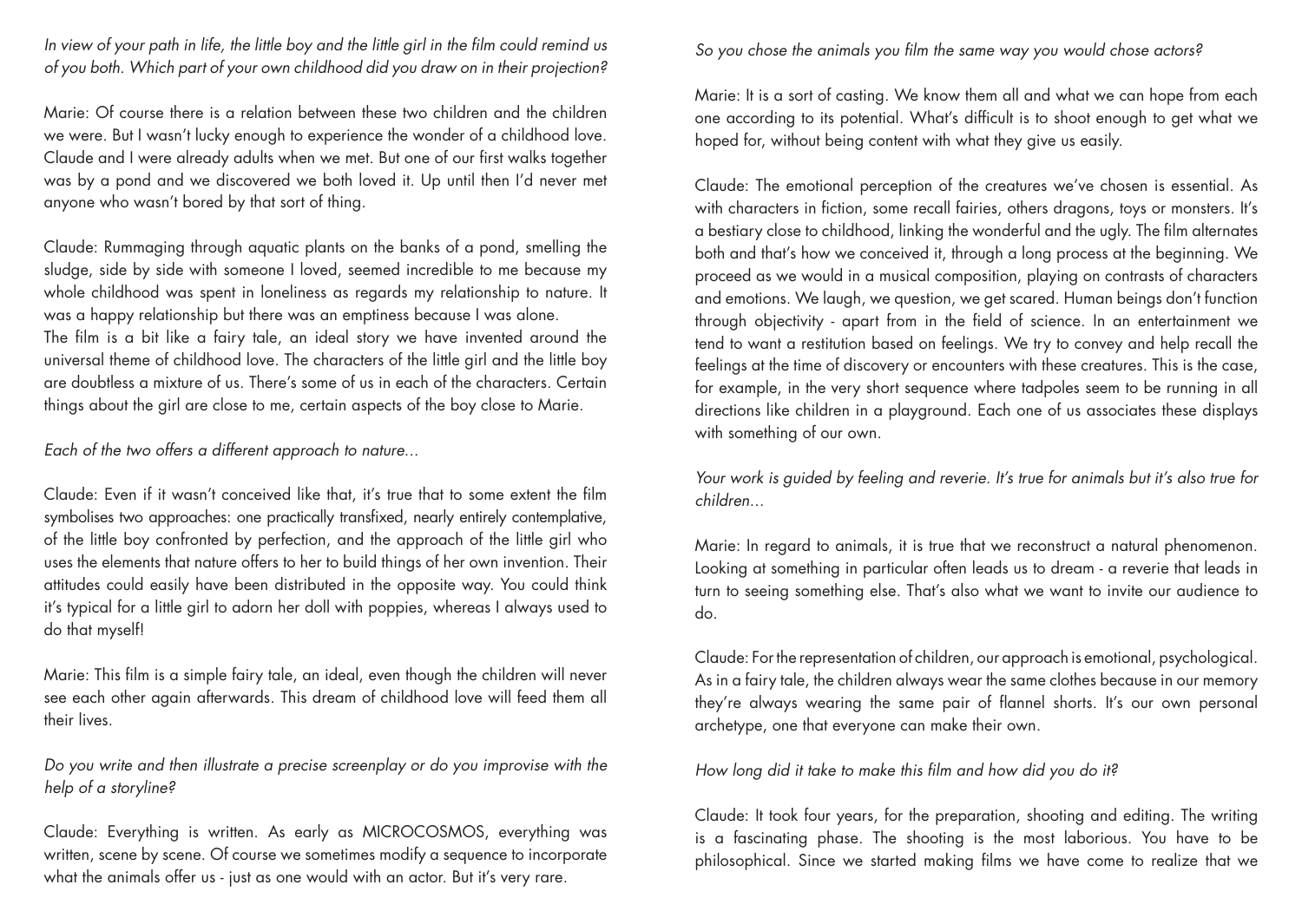begin each sequence - having chosen the best time, and having just tracked down the animal - and have barely filmed the first shot when we start thinking it will never work. But we continue anyway. Sometimes we shoot for four days and realize that we have nothing we can use. Then all of a sudden, a miracle happens!

Marie: Eventually we go into a kind of trance, on the lookout for the right movement. When it happens we go through something very intense, and already feel impatient to share it! Everything matters enormously: the animals' behaviour, the set, the light, even the limpidity of the water. We are seeking moments of grace.

Claude: With experience we know immediately when a shot is right, when it captures a moment of grace, or humour, which will take it to a higher level. If you try and achieve this for each shot of a film you get something very different. It requires a huge amount of work and focus. You can be behind the camera for five hours, ready to shoot and nothing happens. So if you miss the exact second, it's a failure. Nothing is worse or more tiring than not shooting.

*What is the ratio between what you shot and what we see in the film?*

Marie: There are very few shots we did not use. We stick very closely to our shooting plan.

Claude: We can go back to these shooting plans, according to the season, the light, the arrival of an interesting new creature - a dragonfly that lands on a flexible leaf. Then we then drop everything else to concentrate on it. We only ever film with a purpose, never just to be shooting. It's very close to fiction - only our actors are absolutely untameable.

*Do you encounter remarkable "actors"?*

Claude: It's impressive how much each animal has its own individuality. They are real characters and not at all interchangeable. When we come across one with its own interesting way of doing things, we insist on trying to get as much as it can give us. Even animals as basic as diving beetle larvae, with their huge mandibles, hooked beneath the water, can be clearly distinguished from one another. It's very striking during their battles. So to find this and film it you have to have some kind of almost crazy obstinacy. First you think it's impossible but you have to persist.

*This film is very particular in the way it connects the world of our scale to the less visible world of the pond. How were you able to overcome this technical challenge?*

Claude: We shot over a period of three and a half years during spring and summer. We recreated a pond in a giant tank for newts and 'bottom-dwelling' creatures. To get murky waters, sludge, suspended particles capturing the light, all this requires time. We filmed in 35mm and used a whole array of cameras and remote controlled shooting devices, as well as endoscopic cameras, in order to obtain the shoots we were looking for.

Marie: We shot each day from 9.30 am to 7pm, with the help of an assistant. We couldn't have obtained images of such quality if we hadn't shot certain scenes in a tank. Yes, this film connects two worlds with two very different scales, but we have combined them in a number of more dreamlike visions, like when the little girl enters the poppy or when the two children stroll underwater in what we call the sequence of the mystery of the deep.

*What about the specific scenes with the children?*

Claude: We filmed separately, over eight weeks with a director of photography, as directing, supervising the image - and the children - it was just too much for us! So we found ourselves surrounded by a crew of twenty-five, which is unusual for our way of working. We asked the producers for a crew reduced to the absolute minimum, in particular to avoid disturbing the children - Simon Delagnes and Lindsey Henocque - who had never acted before. It was a challenge for them.

*In your film, the pond appears as virgin territory. How did you maintain the fragile integrity of the site during the shoot?*

Marie: Each detail, each element was significant to us. From the upright grass swaying in the wind to the child hurtling down the slope, we had to have the feeling that it was happening for the first time. We used cranes for example. We shot during three weeks with the children in the Larzac region, then three months in the fields by our house, near Rodez.

Claude: The logic of the production dictated that around the pond we began by filming the animals, keeping the big equipment for the end. To keep the pond in its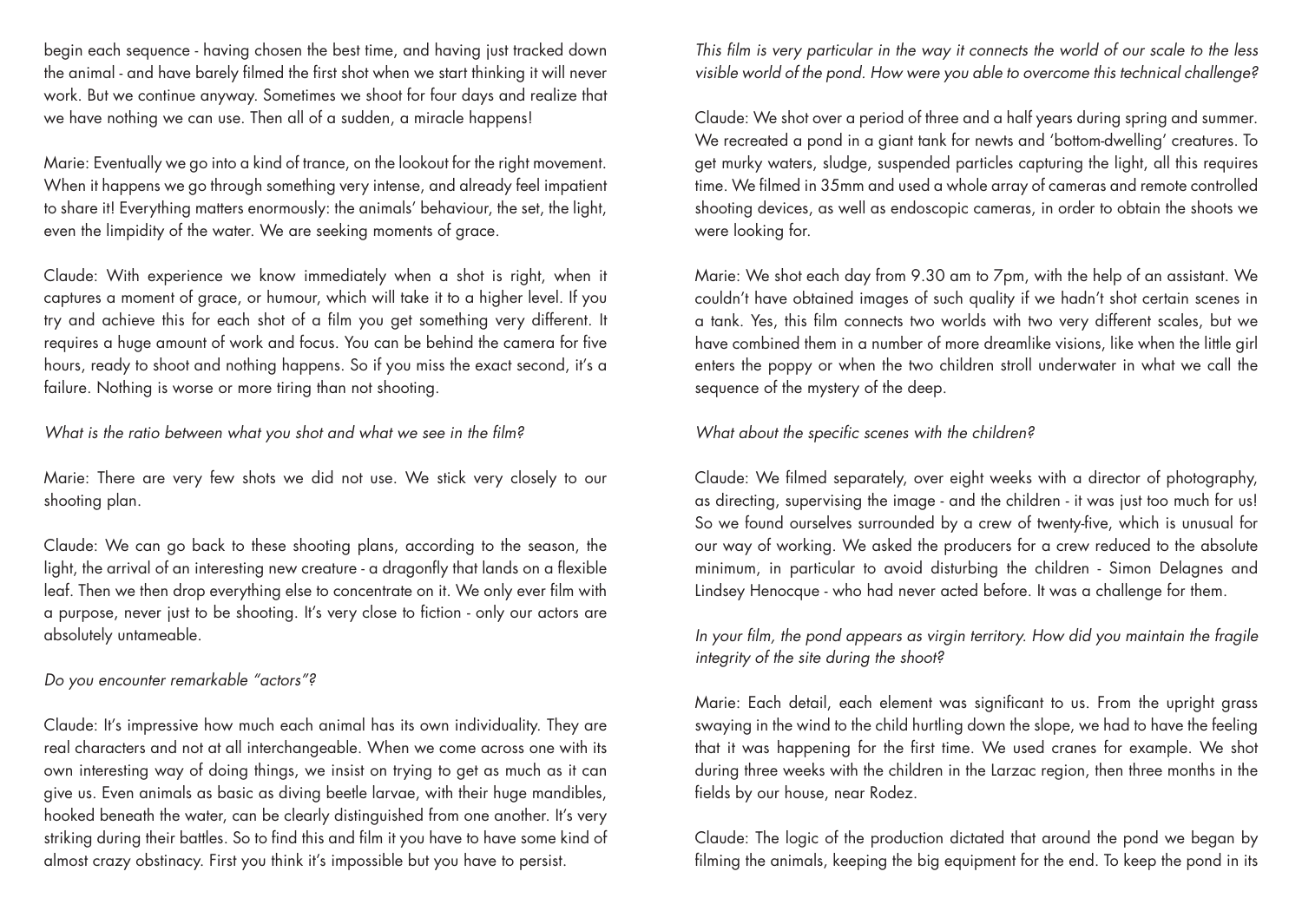initial condition, we had to find solutions with the crew: for example the camera was in the water, as was the crew. The equipment was in a small craft that served as a control room. Only the children moved around the pond. On top of that there were aquatic buttercups, small, beautiful and magical flowers floating on the surface. We had to cut a path through - always the same one - so as to keep the environment intact. The whole crew played the game remarkably well.

#### *How did you find this ideal pond?*

Marie: The world of ponds has always fascinated us. We used IGN (Institut National de Geographie) maps and visited all of them in the surrounding area. We looked locally first but were ready to go further afield. However we didn't find the pond in the film ourselves. Pascal Arnaud, an environmental warden who has become a friend, found it on the Larzac. We fell in love with it! It's ideal because every species of frog and toad can be found there. The place contains everything, birds as well, an incredible richness that offered us both location and animals. We had to act quickly though because it dries up with the heat in summer.

Claude: This pond is really a dream pond. It gave us a few very beautiful moments of grace, even in the transparency of its waters, its weeds and its foliage.

#### *What did you gain from shooting in your own region?*

Claude: Beyond the beauty and the climate, we've been scouting the area for years; we know the right light at the right time. We knew its magical nature, the expansive meadows, the wild grass that we'd go and see each year for the simple pleasure of admiring it. All this came out when we wrote the project. We adopted this place so much that it would have seemed difficult to shoot anywhere else.

Marie: We have to know the region where we shoot because it's one of the characters. It's impossible just to land there unexpectedly. We had to get to know it throughout the seasons and the hours. We know and appreciate the different faces it has to offer.

*You approach nature playfully. Where do these makeshift objects built by the children come from?* 

Marie: We start by remembering. One of our neighbours, ninety years old, had herself made dolls from poppies when she was a child. We loved to do this sort of things when we were younger - the Tom Tits experiments - so we had books showing us how to make toys ourselves using parts from nature.

Claude: We chose a few and tried to build them. I have childhood memories of objects built with bits and bobs found in nature. For years I thought that when I had the time I'd use acorns to make characters. To have the time to make small objects with natural elements is my idea of paradise! Of course I've never had the time! It's playful and truly beautiful at the same time. You can find a simple curved stick that can become a magnificent figurehead. Children have that sense: they know perfectly what to gather and how to transform it.

In a way we have experienced this sort of things in our work in cinema. We've sometimes had to search for a dead leaf for a whole day! Because a dead leaf is not insignificant, especially in close up. We finally found one that resembled a gondola. When we started to dig deeper into this, the choice became immense and couldn't be taken lightly. Children act this way. As Nietzsche said, you have to find the seriousness you invested in these games when you were a child. I love the idea that seriousness directs these games where children get involved with absolute commitment and focus.

#### *The sound is also essential. How did you define it?*

Claude: We follow the same principle - "Let's pretend" - trying to trigger a ricochet of the imagination. We use no direct sound at all. Everything is re-created. We proceed by layers, of nature and of the imagination, with which music is combined. From the beginning we were very lucky to have Jean Goudier, who helped us conceive the world of sound and with whom we worked on the gap between realistic sounds and metaphorical ones. He did a remarkable job.

Marie: It is still the phenomenon of childhood plunged into the imaginary. Jean suggested car horns, a little traffic jam for the scene with water spiders. For the very calm shot with walnut shells as little boats, Jean suggested the sound of an English navy whistle and the creaking of a ship's skeleton. A child looks at a walnut shell and is already aboard a galleon crossing the ocean.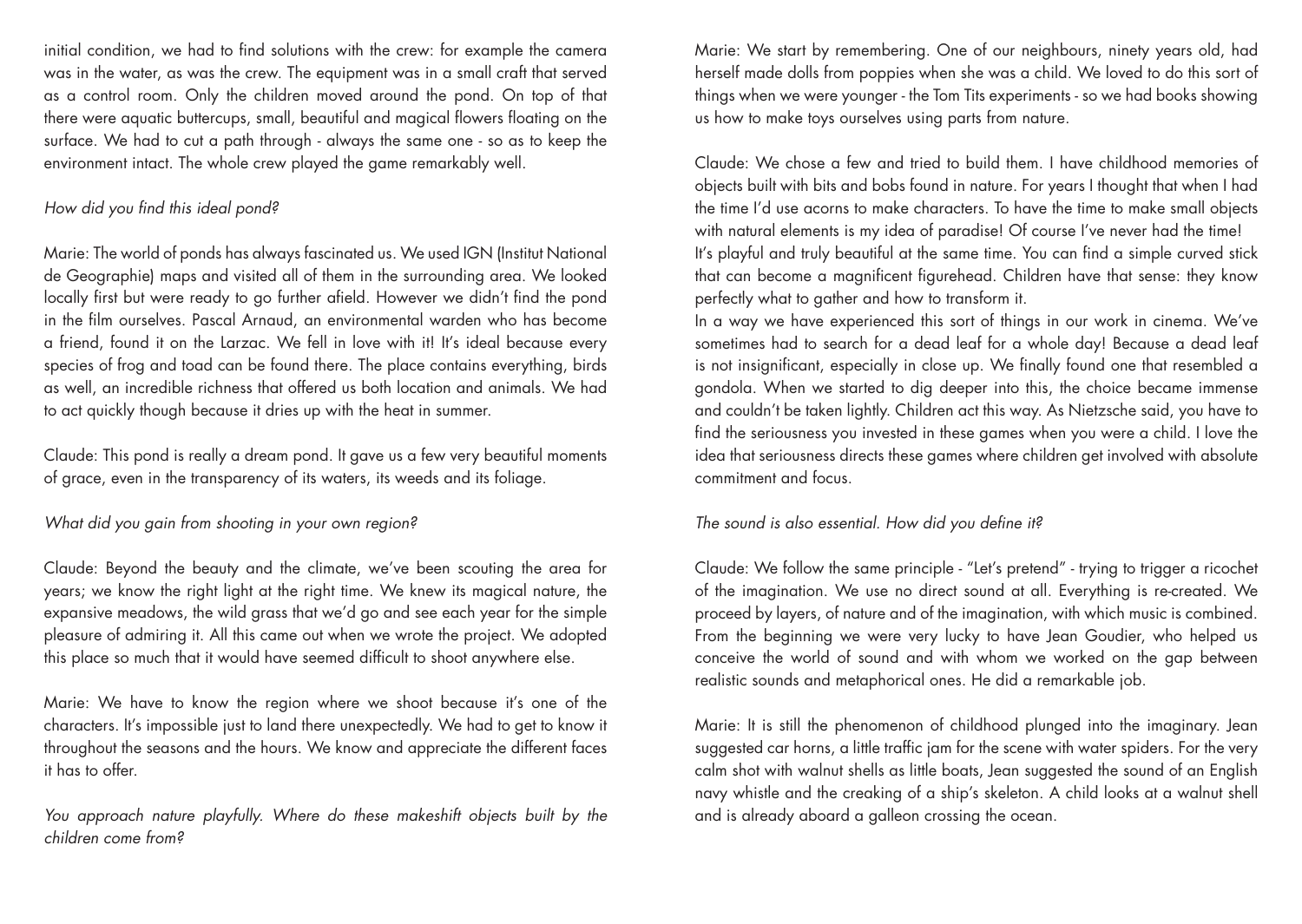Claude: The correct balance of these elements is crucial. You have to know where to stop, or else you go too far into the descriptive and there's no room left for the imagination. They're really elements whispered in the ear of the spectator, who taps into the sound without really noticing. From this sound he constructs some kind of mental scene.

*You called once more on Bruno Coulais for the music...*

Marie: This really was a film for him - he's a poet. We finished the shoot and before beginning the editing we showed him all the rushes. He started writing the music as we were editing the film.

Claude: He has a spontaneous connection with childhood; he taps into it directly and effortlessly. We were very fortunate to run into Bruno early on in our work. We've always been adamant that we needed a lot of time to work on sound and music, we've always been quite anxious about that, even before we started to make feature films. To find the right person and allow them a lot of time is crucial. The room for gestation, and sometime for adjustment, is a big asset.

To prompt meetings of the different sound contributors at an early stage is also very important. It allows them to work together well. Jean and Bruno are both very modest and work without ego, in the interest of the film, happy to back up each other's work.

Bruno is careful that the music doesn't burst into the film. It often appears combined. Sound and music had to be created in perfect harmony. This music doesn't thrust itself into the film, that's very important to us. Bruno was able to make the music suggestive through an ethereal, almost translucent, orchestration.

The sound of each of our films is absolutely essential. It is perhaps what goes deepest into the register of the imaginary. For a director, sound has the advantage of being less analyzed by the audience than the image. Humans are passionately visual. This allows us to take some liberties with sound, it's how we mixed some sounds that had no direct connection with the image but that, once combined, influence the perception almost unconsciously and contribute to the birth of an emotion.

#### *How did you choose Denis Podalydès for the voice over?*

Marie: Claude wrote the text and we wondered for a very long time who could be the voice. We did some trials and made a model. Claude's voice has a good timbre but it wasn't enough, we needed a certain tone. It was a job for an actor. We quickly thought of Denis for the feeling he can convey without overemphasizing.

Claude: I couldn't distance myself enough to be able to work objectively. Only professional actors can do that. To work with Denis' voice put me at ease somehow. We chose him for his talent but also because his voice is somewhat distinctive. Even thought it's a man's voice, it has a youthful quality to it. He says so himself. His timbre was the perfect link between the child that we see and the adult who is reminiscing.

#### *What do you hope to bring to the audience with this film?*

Claude: Above all, we hope to convey something intimate. Our work consists of not betraying this feeling of intimacy. We also bank on being able to share it. We don't choose this feeling - of nature, childhood, a solitude felt then shared - by chance. We would like all this to trigger in the imagination, the memory and experience of the audience, something both pleasurable and fragile.

Marie: We feel this world very deeply and hope others can find themselves in it. We want to bring pleasure, happiness, and also surprise: the surprise of discovering or rediscovering a path that leads to the depths of oneself.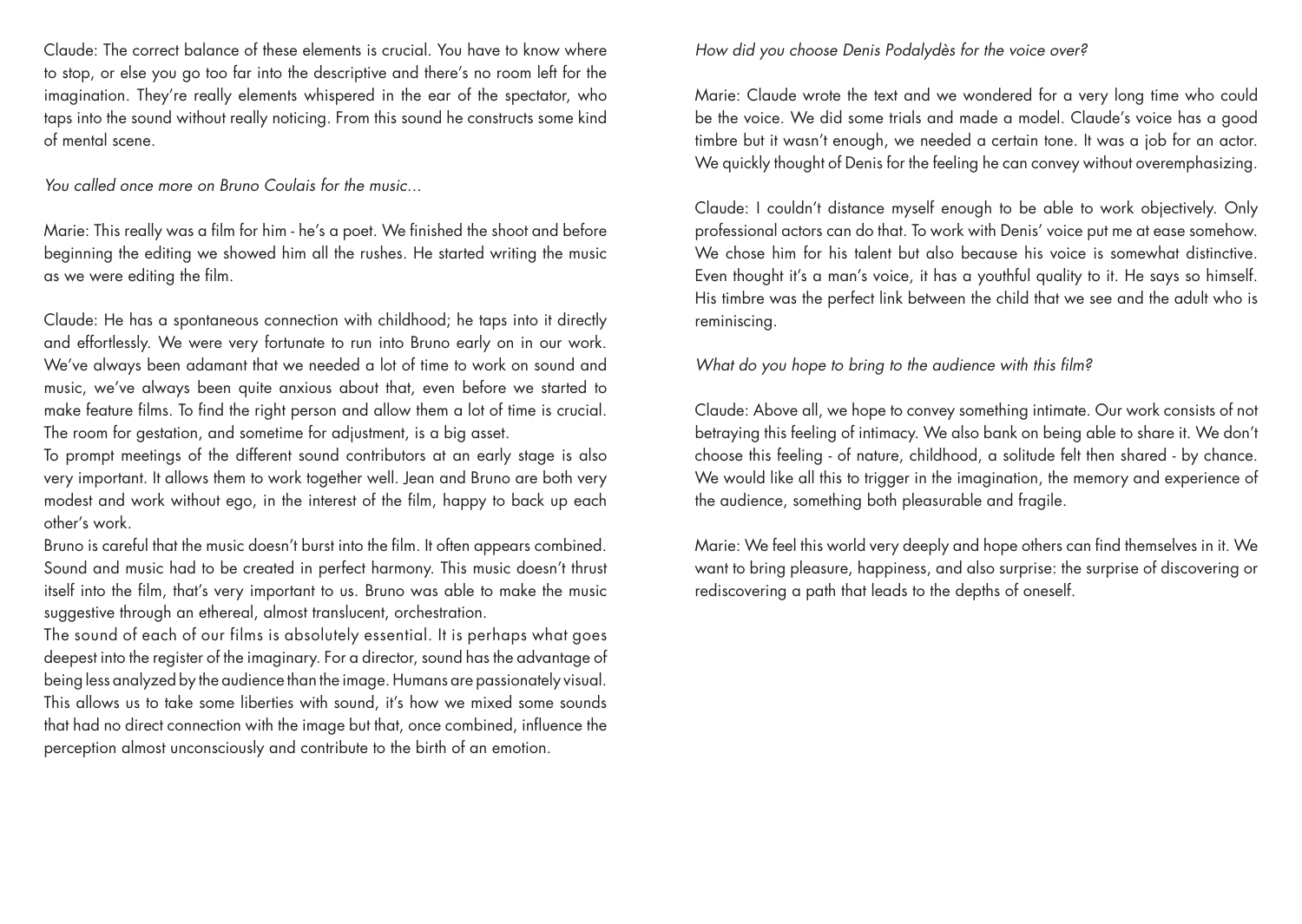### Claude NURIDSANY CLAUDL INUNIUSAINI FILMOGRAPHY<br>
8 MARIE PERENNOU

Both born in Paris, Claude Nuridsany and Marie Perennou have worked together since 1969.

In 1976 they were awarded the NIEPCE Prize for their photographic work, which has been the subject of numerous exhibitions both in France and worldwide.

They have authored many articles (texts and photographs) for prestigious French and international publications and written some dozen books. Having first directed short films for television, since 1993 they have devoted themselves to cinema.

## (as writer-directors)

1996 - MICROCOSMOS Cannes FF - Out of Competition Locarno FF - Out of Competition Toronto FF San Sebastian FF César Awards - Best Cinematography, Best Sound, Best Editing, Best Music, Best Producer

2004 - GENESIS San Sebastian FF Palm Springs FF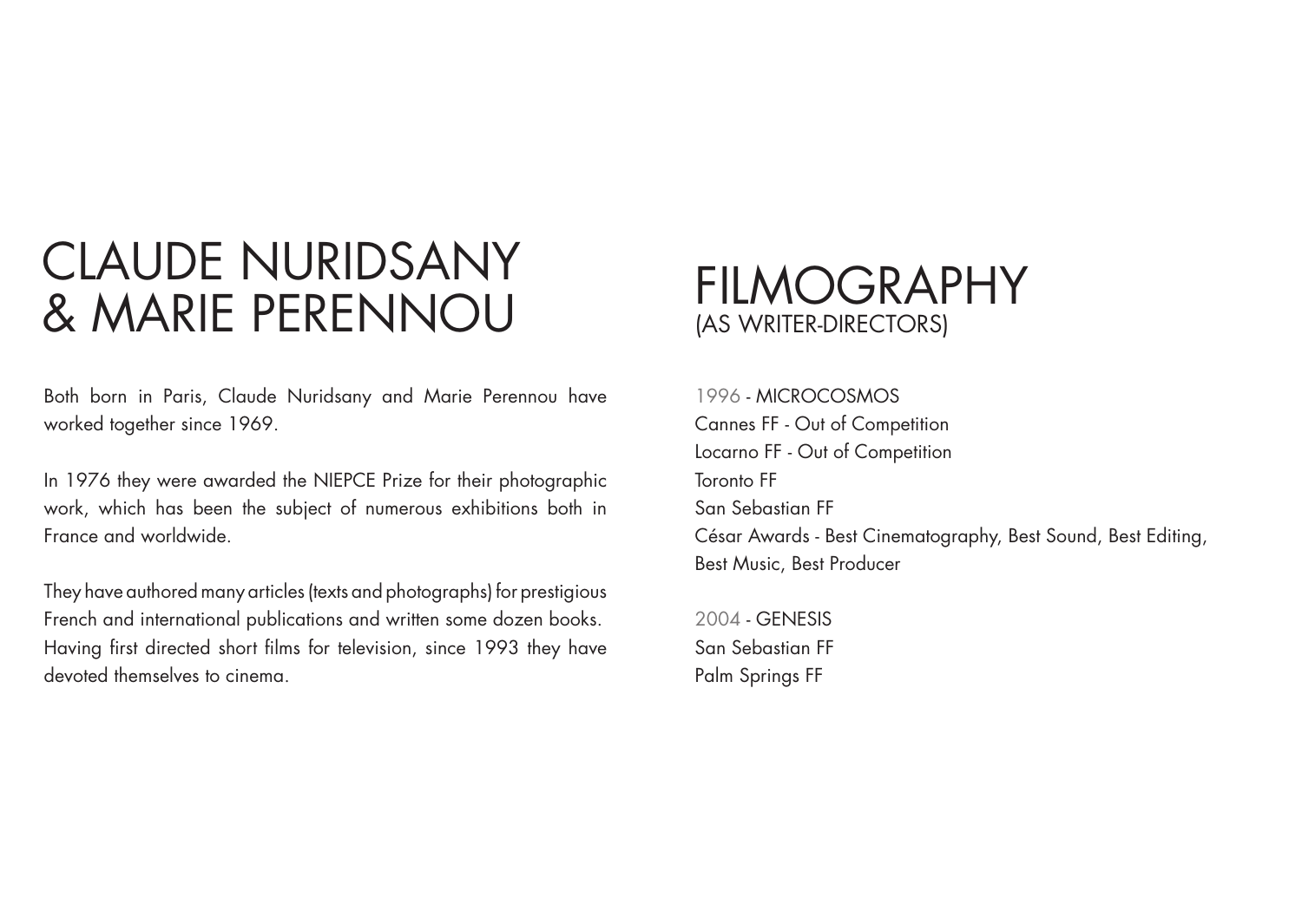### **CREW**

Written and directed by Claude Nuridsany & Marie Pérennou Original Music: Bruno Coulais (OCEANS, GENESIS, WINGED MIGRATION, MICROCOSMOS) Editor: Joële Van Effenterre Sound Designer: Jean Goudier DPs: Claude Nuridsany, Marie Pérennou, Laurent Desmet, Laurent Charbonnier Producer: Christine Gozlan *(Thelma Films)* Executive Producer: Catherine Bozorgan *(Manchester Films)* Coproducers: Wild Bunch, Les Films de la Véranda In association with: TPS, Canal+, CinéCinéma, Uni Etoile 6 With the support of: Conseil Régional Midi-Pyrénées, Conseil Général de l'Aveyron

## CAST

| The Boy    | Simon Delagnes   |
|------------|------------------|
| The Girl   | Lindsey Henocque |
| Voice over | Denis Podalydès  |